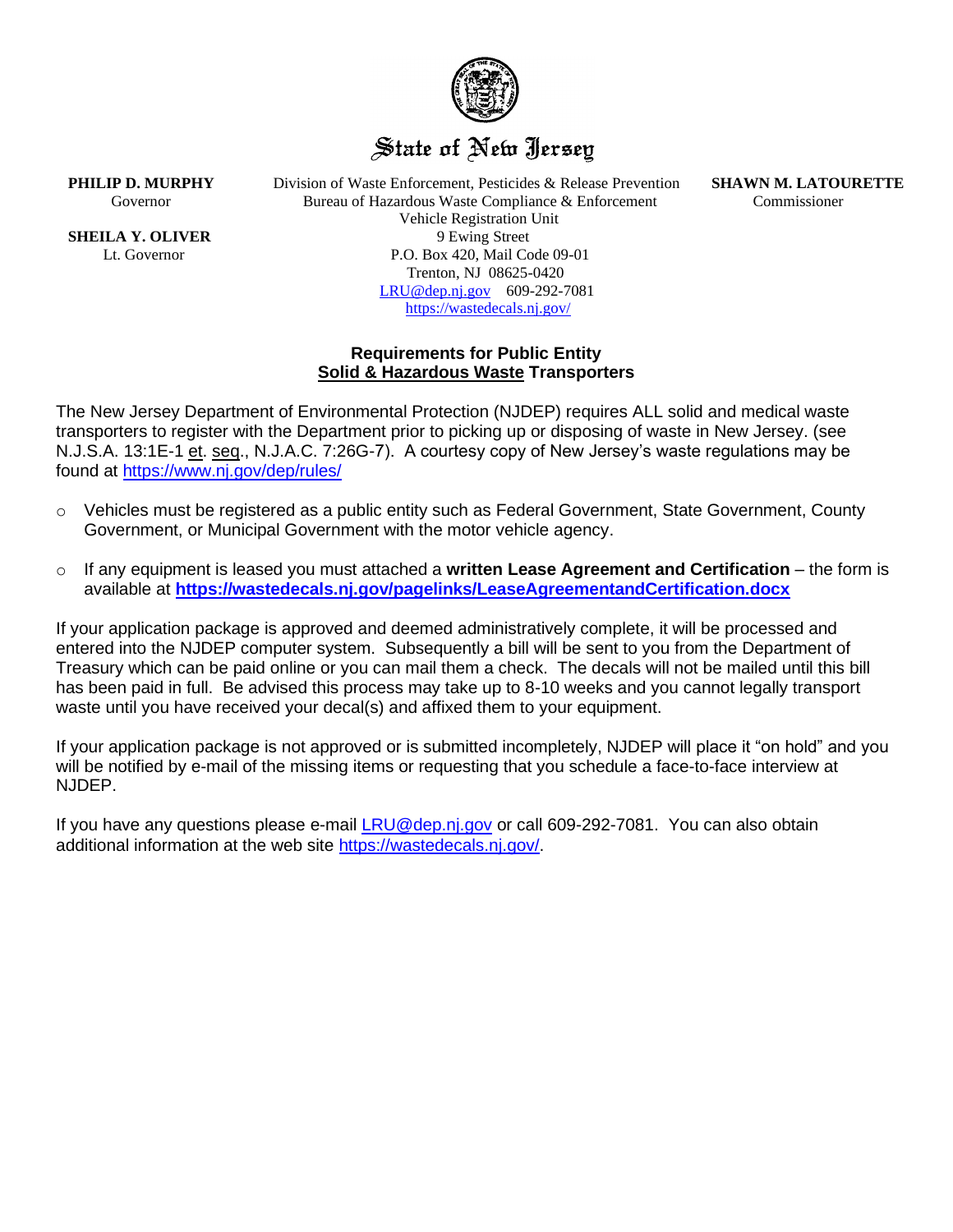| Initial Application to Become a Registered Solid Waste Transporter - Public Entity                                                                                                                                                                                                                                                                                                                                                                                                                                                                                                                                                                                                                                                                                                                                                                                                                                                                         |  |  |  |                  |  |                       |  |  |  |  |  |              |                           |      |  |        |  |  |  |                    |      |  |  |  |  |  |
|------------------------------------------------------------------------------------------------------------------------------------------------------------------------------------------------------------------------------------------------------------------------------------------------------------------------------------------------------------------------------------------------------------------------------------------------------------------------------------------------------------------------------------------------------------------------------------------------------------------------------------------------------------------------------------------------------------------------------------------------------------------------------------------------------------------------------------------------------------------------------------------------------------------------------------------------------------|--|--|--|------------------|--|-----------------------|--|--|--|--|--|--------------|---------------------------|------|--|--------|--|--|--|--------------------|------|--|--|--|--|--|
| FOR NJDEP Use Only:                                                                                                                                                                                                                                                                                                                                                                                                                                                                                                                                                                                                                                                                                                                                                                                                                                                                                                                                        |  |  |  |                  |  | NJDEP Registration #: |  |  |  |  |  |              | NJEMS Program Interest #: |      |  |        |  |  |  |                    |      |  |  |  |  |  |
| <b>Entity Name:</b>                                                                                                                                                                                                                                                                                                                                                                                                                                                                                                                                                                                                                                                                                                                                                                                                                                                                                                                                        |  |  |  |                  |  |                       |  |  |  |  |  |              |                           |      |  |        |  |  |  |                    |      |  |  |  |  |  |
| Alternate Name:                                                                                                                                                                                                                                                                                                                                                                                                                                                                                                                                                                                                                                                                                                                                                                                                                                                                                                                                            |  |  |  |                  |  |                       |  |  |  |  |  |              |                           |      |  |        |  |  |  |                    |      |  |  |  |  |  |
| Physical Address:                                                                                                                                                                                                                                                                                                                                                                                                                                                                                                                                                                                                                                                                                                                                                                                                                                                                                                                                          |  |  |  |                  |  |                       |  |  |  |  |  |              |                           |      |  |        |  |  |  |                    |      |  |  |  |  |  |
| City:                                                                                                                                                                                                                                                                                                                                                                                                                                                                                                                                                                                                                                                                                                                                                                                                                                                                                                                                                      |  |  |  |                  |  |                       |  |  |  |  |  |              | State:<br>Zip:            |      |  |        |  |  |  |                    |      |  |  |  |  |  |
| Mailing Address:                                                                                                                                                                                                                                                                                                                                                                                                                                                                                                                                                                                                                                                                                                                                                                                                                                                                                                                                           |  |  |  |                  |  |                       |  |  |  |  |  |              |                           |      |  |        |  |  |  |                    |      |  |  |  |  |  |
| City:                                                                                                                                                                                                                                                                                                                                                                                                                                                                                                                                                                                                                                                                                                                                                                                                                                                                                                                                                      |  |  |  |                  |  |                       |  |  |  |  |  |              |                           |      |  | State: |  |  |  |                    | Zip: |  |  |  |  |  |
| <b>Contact Name-Last:</b>                                                                                                                                                                                                                                                                                                                                                                                                                                                                                                                                                                                                                                                                                                                                                                                                                                                                                                                                  |  |  |  |                  |  |                       |  |  |  |  |  |              |                           |      |  | First: |  |  |  |                    |      |  |  |  |  |  |
| Office Phone:                                                                                                                                                                                                                                                                                                                                                                                                                                                                                                                                                                                                                                                                                                                                                                                                                                                                                                                                              |  |  |  |                  |  |                       |  |  |  |  |  |              |                           | Fax: |  |        |  |  |  |                    |      |  |  |  |  |  |
| Cell Phone:                                                                                                                                                                                                                                                                                                                                                                                                                                                                                                                                                                                                                                                                                                                                                                                                                                                                                                                                                |  |  |  |                  |  |                       |  |  |  |  |  |              |                           |      |  |        |  |  |  |                    |      |  |  |  |  |  |
| E-Mail Address:                                                                                                                                                                                                                                                                                                                                                                                                                                                                                                                                                                                                                                                                                                                                                                                                                                                                                                                                            |  |  |  |                  |  |                       |  |  |  |  |  |              |                           |      |  |        |  |  |  |                    |      |  |  |  |  |  |
| <b>State Government</b><br>Authority<br><b>Federal Government</b><br>Other<br>Entity Type (Circle One):<br>Municipality<br>County                                                                                                                                                                                                                                                                                                                                                                                                                                                                                                                                                                                                                                                                                                                                                                                                                          |  |  |  |                  |  |                       |  |  |  |  |  |              |                           |      |  |        |  |  |  |                    |      |  |  |  |  |  |
| <b>Commercial Liability</b><br><b>MCS-90</b><br><b>MCS-82</b><br>Type of Insurance Coverage<br>(Circle One):<br>Other:                                                                                                                                                                                                                                                                                                                                                                                                                                                                                                                                                                                                                                                                                                                                                                                                                                     |  |  |  |                  |  |                       |  |  |  |  |  |              |                           |      |  |        |  |  |  |                    |      |  |  |  |  |  |
| Insurance Company Name:<br>Policy #:                                                                                                                                                                                                                                                                                                                                                                                                                                                                                                                                                                                                                                                                                                                                                                                                                                                                                                                       |  |  |  |                  |  |                       |  |  |  |  |  |              |                           |      |  |        |  |  |  |                    |      |  |  |  |  |  |
| Waste To Be Transported (Circle ALL That Apply):<br>10 - Municipal (Household, Commercial & Institutional) 12 - Dry Sewage Sludge                                                                                                                                                                                                                                                                                                                                                                                                                                                                                                                                                                                                                                                                                                                                                                                                                          |  |  |  |                  |  |                       |  |  |  |  |  |              |                           |      |  |        |  |  |  |                    |      |  |  |  |  |  |
| 13 - Bulky Waste<br><b>13C</b> Construction & Demolition<br>23 - Vegetative Waste<br>25 - Animal & Food Processing Wastes                                                                                                                                                                                                                                                                                                                                                                                                                                                                                                                                                                                                                                                                                                                                                                                                                                  |  |  |  |                  |  |                       |  |  |  |  |  |              |                           |      |  |        |  |  |  |                    |      |  |  |  |  |  |
| 27 - Dry Industrial<br>72 - Bulk Liquids & Semi Liquids<br>73 - Septic Tank Clean Out Waste<br>74 - Liquid Sewage Sludge                                                                                                                                                                                                                                                                                                                                                                                                                                                                                                                                                                                                                                                                                                                                                                                                                                   |  |  |  |                  |  |                       |  |  |  |  |  |              |                           |      |  |        |  |  |  |                    |      |  |  |  |  |  |
| Regulated Medical Waste -<br>Regulated Medical Waste - Self-Generated<br>Radiopharmaceuticals<br>Generated by Others                                                                                                                                                                                                                                                                                                                                                                                                                                                                                                                                                                                                                                                                                                                                                                                                                                       |  |  |  |                  |  |                       |  |  |  |  |  |              |                           |      |  |        |  |  |  |                    |      |  |  |  |  |  |
| Previous NJDEP registration # (If applicable):<br>CPCN Number (If applicable):<br>S<br>W                                                                                                                                                                                                                                                                                                                                                                                                                                                                                                                                                                                                                                                                                                                                                                                                                                                                   |  |  |  |                  |  |                       |  |  |  |  |  |              |                           |      |  |        |  |  |  |                    |      |  |  |  |  |  |
| CERTIFICATION: I hereby certify that the foregoing statements are true and I am aware that if any of the foregoing statements made<br>by me are willfully false, I am subject to punishment which may take the form of monetary penalties or revocation. I will notify the<br>Department, in writing, of any changes to the information within this registration statement within thirty days. Furthermore, I certify<br>that I am responsible for providing insurance for any leased equipment for public liability and environmental restoration for<br>any equipment that the Lessor has registered with the Department of Environmental Protection to transport solid and/or hazardous<br>waste, whether it is owned or leased. I authorize the New Jersey Department of Environmental Protection to confirm liability coverage<br>with my insurance company. I further certify my company has the proper authority to operate on the public highways. |  |  |  |                  |  |                       |  |  |  |  |  |              |                           |      |  |        |  |  |  |                    |      |  |  |  |  |  |
| <b>Printed Name</b>                                                                                                                                                                                                                                                                                                                                                                                                                                                                                                                                                                                                                                                                                                                                                                                                                                                                                                                                        |  |  |  | <b>Signature</b> |  |                       |  |  |  |  |  | <b>Title</b> |                           |      |  |        |  |  |  | <b>Date Signed</b> |      |  |  |  |  |  |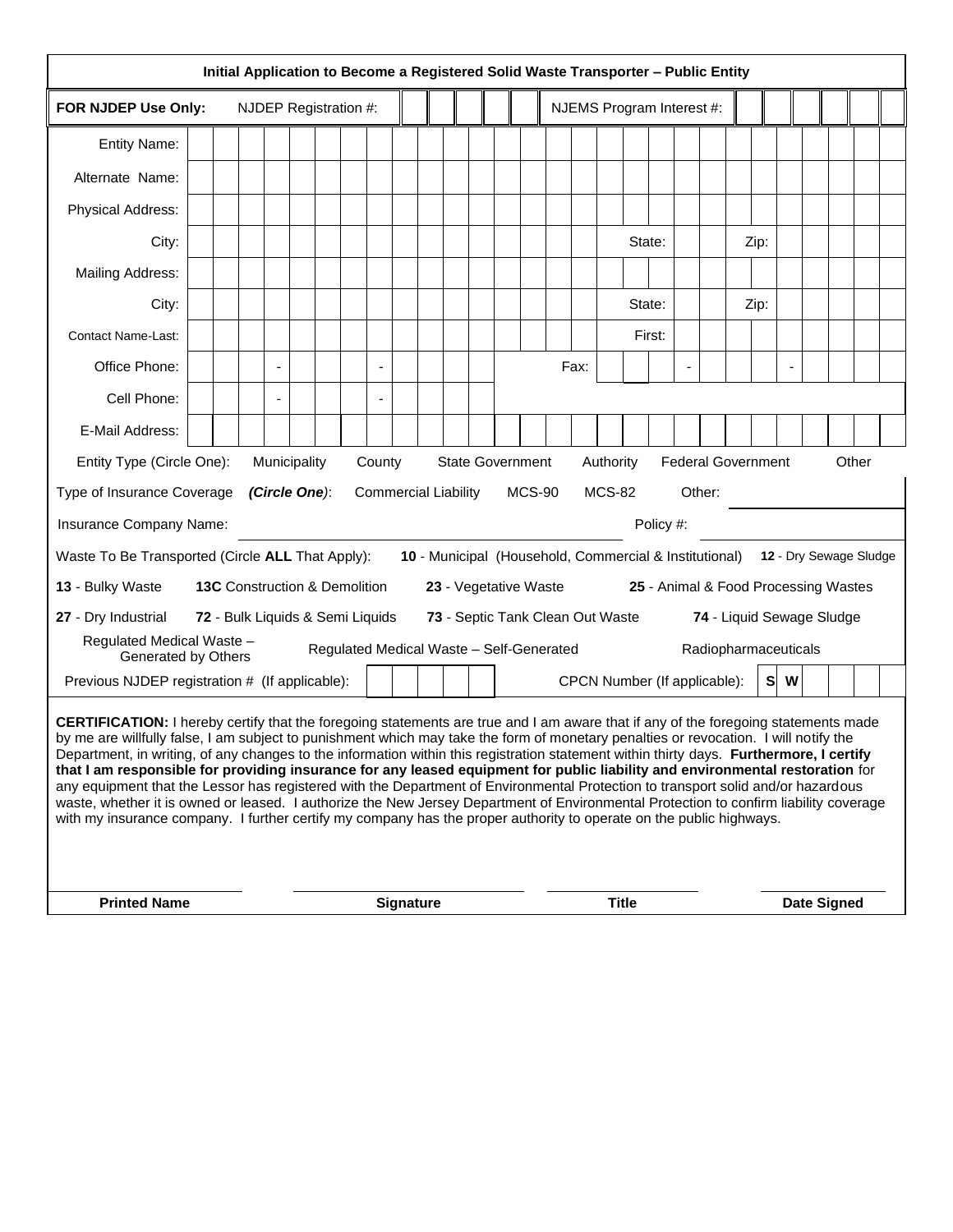| <b>EQUIPMENT:</b> Please list below each piece of equipment to be used for transporting waste. For all such equipment (except<br>containers) YOU MUST INCLUDE A COPY OF MOTOR VEHICLE REGISTRATION AND PROOF OF INSURANCE<br>Passenger or Pass-Comm vehicle registrations are not acceptable. |                                                                                                                                                                                                              |                                                |                                                                      |                                                               |                                                               |                                                               |                                                               |  |  |  |  |  |
|-----------------------------------------------------------------------------------------------------------------------------------------------------------------------------------------------------------------------------------------------------------------------------------------------|--------------------------------------------------------------------------------------------------------------------------------------------------------------------------------------------------------------|------------------------------------------------|----------------------------------------------------------------------|---------------------------------------------------------------|---------------------------------------------------------------|---------------------------------------------------------------|---------------------------------------------------------------|--|--|--|--|--|
| • VIN - Vehicle Identification Number as it appears on the<br>Motor Vehicle registration<br><b>OVERNIGHT ADDRESS</b> - where vehicle is parked overnight<br>• STATE – which issued motor vehicle registration<br>• LICENSE PLATE NO. - Permanent License Plate Number                         | • VEHICLE TYPE* S = Solid Waste Single Unit<br>$M =$ Solid Waste Cab<br>T = Solid Waste Trailer<br>$C =$ Solid Waste Container<br>*EQUIPMENT LEASED? If Yes, attach Lease<br>Agreement & Lease Certification |                                                |                                                                      |                                                               |                                                               |                                                               |                                                               |  |  |  |  |  |
|                                                                                                                                                                                                                                                                                               |                                                                                                                                                                                                              | <b>Vehicle</b><br>Type *<br>(Circle<br>Letter) | License<br>Plate #                                                   |                                                               | <b>State</b>                                                  | Leased<br>YES* or NO<br>(Circle<br>Answer)                    | DEP USE<br><b>ONLY</b><br>DECAL#                              |  |  |  |  |  |
| VIN:<br>OVERNIGHT ADDRESS (Where vehicle can be inspected, NO PO Boxes):                                                                                                                                                                                                                      |                                                                                                                                                                                                              | S<br>Μ<br>Τ<br>C                               |                                                                      |                                                               |                                                               | Yes<br>No                                                     |                                                               |  |  |  |  |  |
| VIN:<br>OVERNIGHT ADDRESS (Where vehicle can be inspected, NO PO Boxes):                                                                                                                                                                                                                      |                                                                                                                                                                                                              | S<br>Μ<br>Τ<br>$\mathbf c$                     |                                                                      |                                                               |                                                               | Yes<br>No                                                     |                                                               |  |  |  |  |  |
| VIN:<br>OVERNIGHT ADDRESS (Where vehicle can be inspected, NO PO Boxes):                                                                                                                                                                                                                      |                                                                                                                                                                                                              | S<br>Μ<br>Т<br>$\mathbf c$                     |                                                                      |                                                               |                                                               | Yes<br>No                                                     |                                                               |  |  |  |  |  |
| VIN:<br>OVERNIGHT ADDRESS (Where vehicle can be inspected, NO PO Boxes):                                                                                                                                                                                                                      |                                                                                                                                                                                                              | S<br>Μ<br>Т<br>$\mathbf c$                     |                                                                      |                                                               |                                                               | Yes<br>No.                                                    |                                                               |  |  |  |  |  |
| VIN:<br>OVERNIGHT ADDRESS (Where vehicle can be inspected, NO PO Boxes):                                                                                                                                                                                                                      |                                                                                                                                                                                                              | S<br>M<br>Τ<br>$\mathbf c$                     |                                                                      |                                                               |                                                               | Yes<br>No                                                     |                                                               |  |  |  |  |  |
| VIN:<br>OVERNIGHT ADDRESS (Where vehicle can be inspected, NO PO Boxes):                                                                                                                                                                                                                      |                                                                                                                                                                                                              | S<br>Μ<br>Τ<br>C                               |                                                                      |                                                               |                                                               | Yes<br>No                                                     |                                                               |  |  |  |  |  |
| Quantity of "Container Only" Decals Needed:                                                                                                                                                                                                                                                   |                                                                                                                                                                                                              | XX                                             | <b>XXXXXXX</b>                                                       |                                                               | <b>XXXXX</b>                                                  | YES OR NO                                                     |                                                               |  |  |  |  |  |
| <b>EQUIPMENT TOTALS: SINGLE (S): _____</b>                                                                                                                                                                                                                                                    | CAB(M):                                                                                                                                                                                                      |                                                | <b>TRAILER (T):_____</b>                                             |                                                               |                                                               | <b>CONTAINER (C):</b>                                         |                                                               |  |  |  |  |  |
| DO NOT SUBMIT PAYMENT AT THIS<br><b>TIME</b><br>You will be mailed a bill (invoice) automatically<br>from the Department of the Treasury's Revenue                                                                                                                                            | *Vehicle Type<br><b>USE LETTER</b>                                                                                                                                                                           |                                                | <b>Decals</b><br>obtained<br><b>between</b><br>$2/1/21 -$<br>4/30/22 | <b>Decals</b><br>obtained<br>between<br>$5/1/22 -$<br>4/30/23 | <b>Decals</b><br>obtained<br>between<br>$5/1/23$ -<br>4/30/24 | <b>Decals</b><br>obtained<br>between<br>$5/1/24$ -<br>4/30/25 | <b>Decals</b><br>obtained<br>between<br>$5/1/25$ -<br>4/30/26 |  |  |  |  |  |
| Office. Upon receipt of your invoice, you can go<br>online at https://www.nj.gov/dep/online/ and<br>pay with e-check, credit card or mail payment<br>directly to REVENUE at the address listed on                                                                                             | Single Unit $(S)$<br>$\mathrm{Cab}\left(\mathbf{M}\right)$<br>Trailer $(T)$                                                                                                                                  |                                                | \$178<br>\$178<br>\$178                                              | \$144<br>\$80<br>\$120                                        | \$108<br>\$60<br>\$90                                         | \$72<br>\$40<br>\$60                                          | \$36<br>\$20<br>\$30                                          |  |  |  |  |  |
| the invoice. NJDEP will then mail your decals.                                                                                                                                                                                                                                                | Container $(C)$<br><b>Cab Card Replacement</b>                                                                                                                                                               |                                                | \$22<br>\$10                                                         | \$22<br>\$10                                                  | \$22<br>\$10                                                  | \$22<br>\$10                                                  | \$22<br>\$10                                                  |  |  |  |  |  |